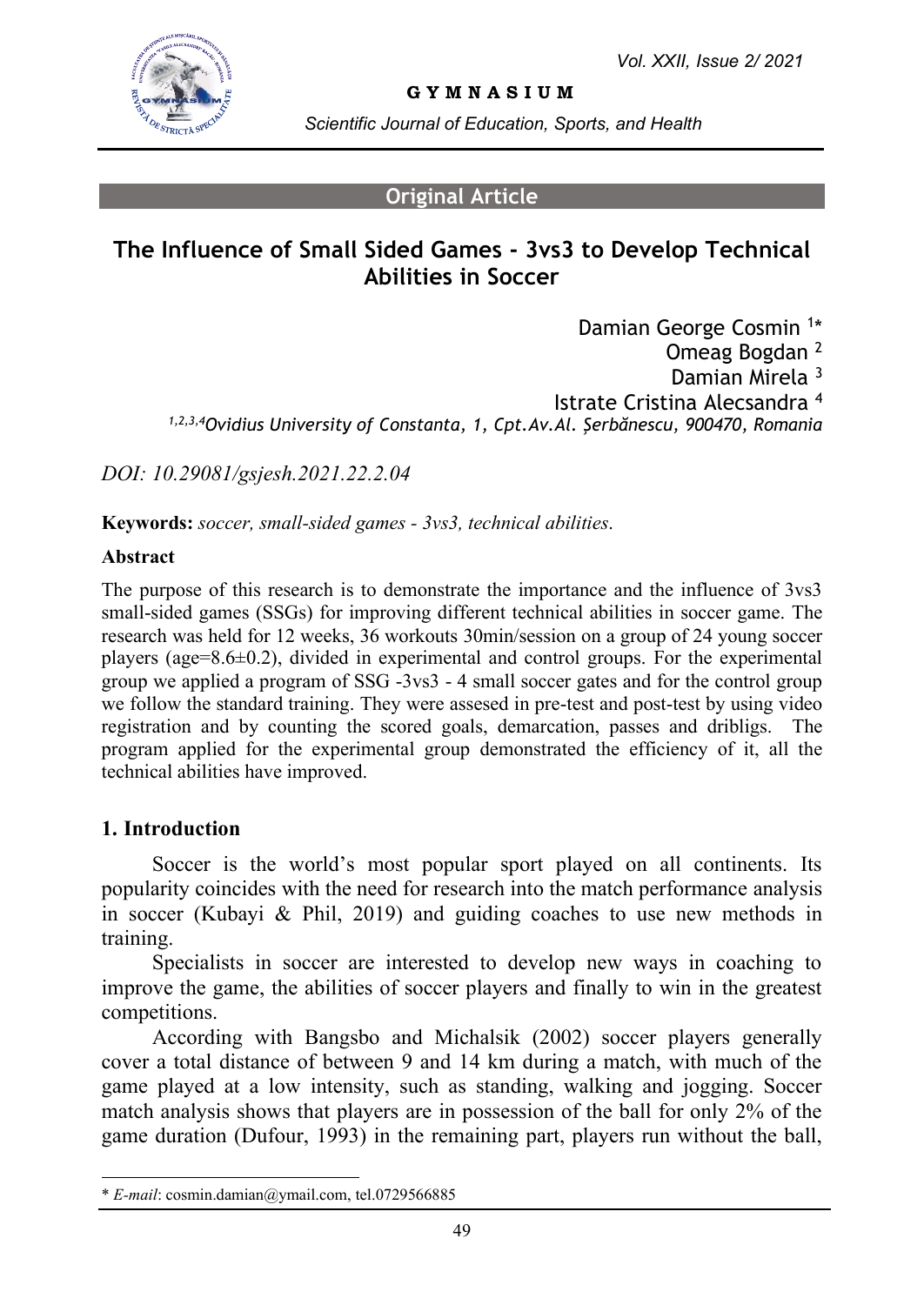based on the team tactical strategy. Dellal et al., (2011) in their study about small sided games 4vs4 affirm that the players have to cover a total distance considered as sprinting (speed > 24.1 km∙h–1) ranging between 193.6 m and 278.2 m whereas the total distance covered in high-intensity run (HIR, speed: 21–24 km∙h–1) range from 226.1 m to 334.0 m according to the playing positions at high level. Players should present the capacity to repeat high-intensity actions and to perform more than 700 turns, and 30-40 tackles and jumps.

Soccer as a competitive sport at the professional level has evolved considerably in the last 20 years, mostly as a result of the increased frequency of attacking actions down the outer limits of the pitch (wings) (Barreira, 2013), and an increased speed of the game, as evidenced by an increase of 15% and 35% in ball speed and passing rate, respectively (Wallace & Norton, 2014; Sarmento et al., 2018). The success of team strategy depends on the players' ability to cooperate in a certain area of the pitch with their team-mates. Therefore, soccer specific training exercises usually include game conditions played with less number of players in smaller field dimensions. These particular exercises are known as small-sided games (Rampinini et al., 2007 cited by Katis and Kellis 2009).

Small-sided games (SSGs) are one of the most common drills used by coaches for soccer training (Halouani et al., 2014). The same author cited Balsom (1999) who affirmed that in the past SSGs were mainly used to improve the interaction among players and to develop technical and tactical abilities, they are now employed by many amateur and professional teams as an effective tool for aerobic training. Smallsided games allow more time spent managing the ball under game-like conditions compared with generic training. According to Hill-Hass et al., (2011) small-sided games (SSGs) are less structured than traditional fitness training methods, but represent very popular specific training drills for players of different levels.

Small-sided games are very popular not only in adult soccer players but also in young players and their use begins from an early age. Due to the smaller pitch and the less number of participants during small-sided games, each player comes into contact with the ball and deals with common game situations more often (Capranica et al., 2001). These situations require good technical skills such as passing, dribbling and kicking, as well as tactical skills such as running without the ball, unmarking and cooperation with other players (Katis & Kellis, 2009).

# **2. Material and methods**

The purpose of this rese**a**rch is to demonstrate the importance and the influence of 3vs3 small-sided games for improving the passing (forward passes, sided passes), dribbling, unmarking and scored goals, skills in soccer game.

# *Hypotesis*

We assume that the introduction in the training process of young footballers, aged 8-9 years old, of the game on a reduced field, at 4 soccer gates, with a small number of players, 3vs3, will positively stimulate technical abilities (forward passes, sided passes, dribling, unmarking and goals).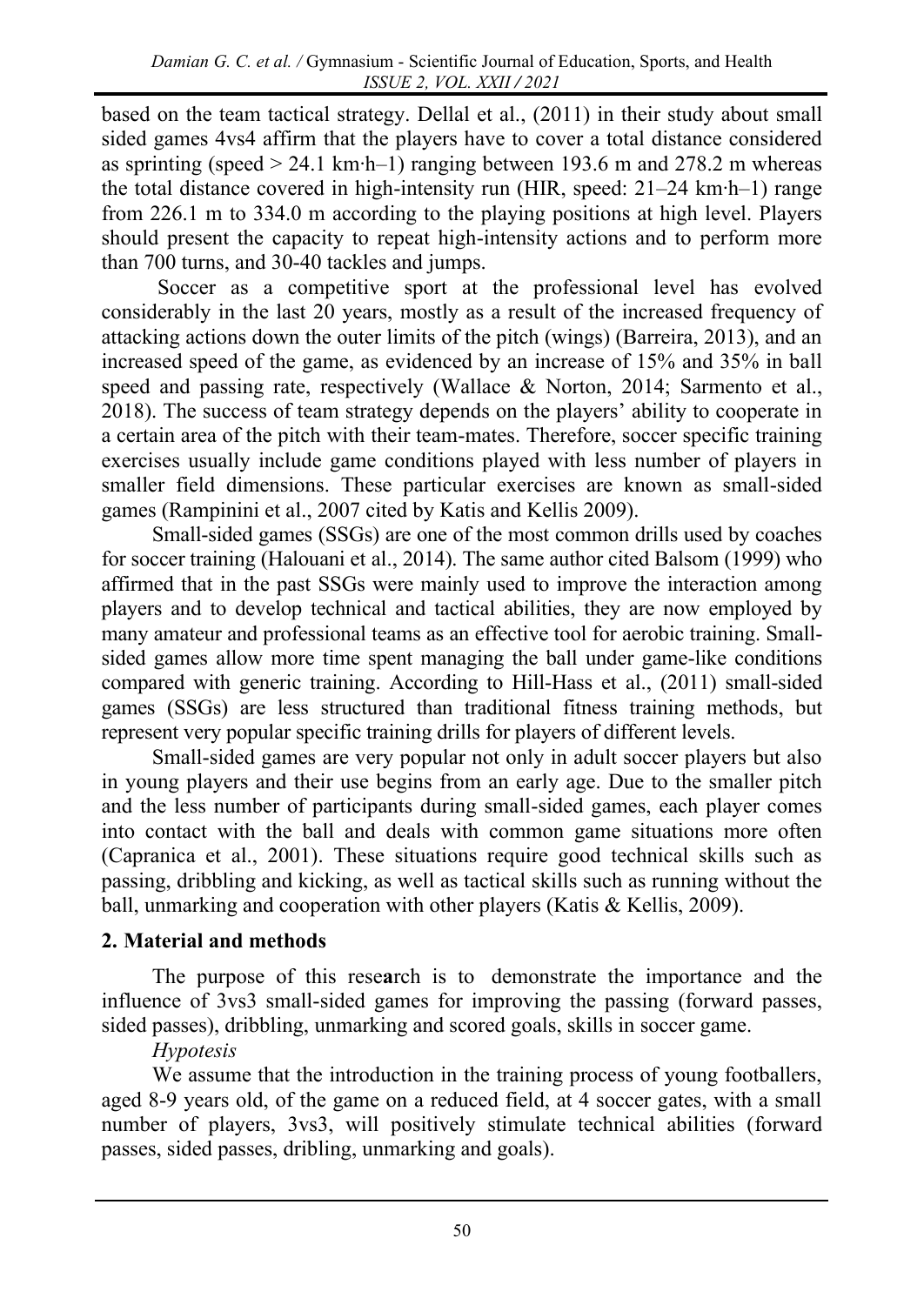### *Subjects*

A total of twenty-four soccer players (age 8.6±0.2 years) participated in the study. They were assigned in two groups depending of their team, the experimental group (n=12) is made up from athletes from Gheorghe Hagi Academy of Fotball and the control group  $(n=12)$  is composed of athletes from Athletic Club Constanta.

Subjects and parents and soccer clubs administrators were informed and gave written consent for the experimental research.

### *Procedures*

Experimental group  $n=12$ , trained using the standard program using adding the experimental variable: small sided games - 3vs3, at four soccer gates, under different forms (exercises for possession, inclusion of a limited number of touches, completion, technical driving procedures, dribbling, hitting the ball).

Control group n=12, trained with standard program without introducing the experimental variable (ball warm-up, technical exercises, football game at the end).

The pre-test (PT) took place at the beginning of November and the final-test (FT) took place at the last training in February, at the same time.

*Methods*

The experimental research took place at their own locations, during 3 months, 12 weeks, with 3 workouts per week, totally 36 workouts. Each session lasted 80 min and for the research we allocated 30 min, so that quantified in total 18 hours.

The program consist of a specific soccer small sided games 3vs3, meaning that each experiment group and control group we`re divided each in 4 different teams (noted A, B, C, D). The size of the fild is 30/15m, 2 soccer gates on each lenght, four in total. The game last 5 minutes and each team plays 3 games during an workout, defending two soccer gates and attacking at the other two.

| $I^{st}$ game   | $2nd$ game      | $3^{rd}$ game   |
|-----------------|-----------------|-----------------|
| Team A - Team B | Team C - Team D | Team A - Team C |
| $4th$ game      | $5th$ game      | $6th$ game      |
| Team B - Team D | Team A - Team D | Team B - Team C |

|  |  |  | Table 1. Games schedule |
|--|--|--|-------------------------|
|--|--|--|-------------------------|

The number of technical actions during the game was examined using video recordings. Each training during the pre test and the final test were also filmed using Sony A7 mirrorless camera and DJI Mavic Mini - Drone FlyCam. We have recorded five categories of technical action: forward passes, sided passes, goals, dribbling and unmarking.

## **3. Results and Discussions**

Descriptive statistics are represented as mean and standard deviation (mean+SD) and variability coefficient (VC%). A Student's unilateral and paired ttest was conducted to determine the pre- vs. post-SSG differences in technical tests.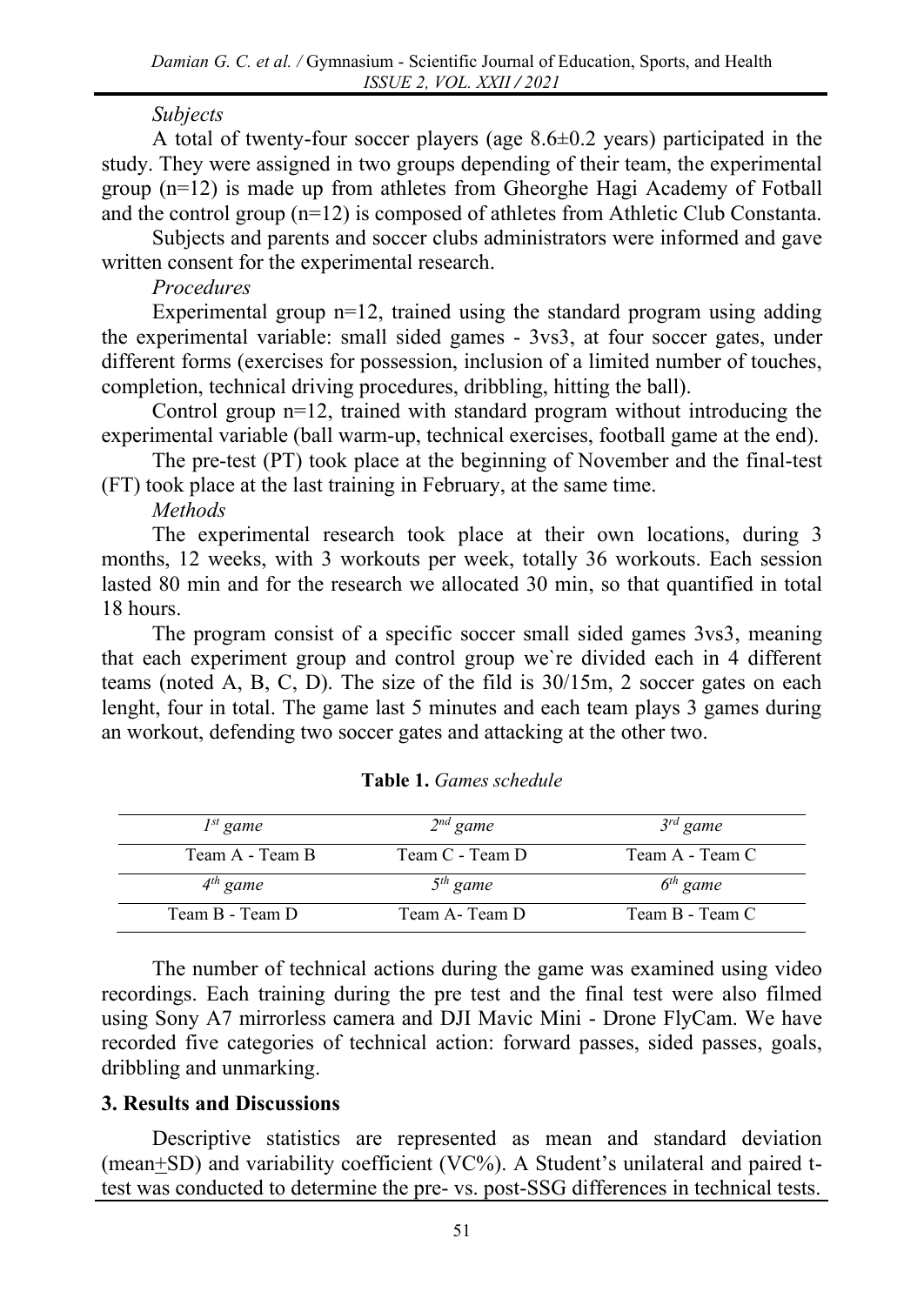| <b>Forward passes</b>             | <b>Experimental Group</b> |             | <b>Control Group</b> |                 |
|-----------------------------------|---------------------------|-------------|----------------------|-----------------|
|                                   | $PT$ (no.)                | FT<br>(no.) | $PT$ (no.)           | $FT$ (no.)      |
| $mean+SD$                         | $4+1.128$                 | $6+1.128$   | $2.167 + 1.03$       | $3.333 + 0.888$ |
| VC%                               | 28.2%                     | 18.8%       | 47.531%              | 26.643%         |
| Student t test dependent          | 11.489<br>10.383          |             |                      |                 |
|                                   | p<0.05<br>p<0.0005        |             |                      |                 |
| Student t test independent for FT | 6.435                     |             |                      |                 |
|                                   | p<0.0005                  |             |                      |                 |

## **Table 2.** *Results obtained in Forwarded passes*

## **Table 3.** *Results obtained in Sided passes*

| <b>Sided passes</b>               |                    | <b>Experimental Group</b> | <b>Control Group</b> |                             |
|-----------------------------------|--------------------|---------------------------|----------------------|-----------------------------|
|                                   | $PT$ (no.)         | $FT$ (no.)                | $PT$ (no.)           | $FT$ (no.)                  |
| mean+DS                           | $4.167+1,4$        | $6.917+1.37$              |                      | $1.667+1.155$ $2.417+1.084$ |
|                                   | 03                 | Q                         |                      |                             |
| $CV\%$                            | 33.669 %           | $19.936\%$                | 69.286 %             | 44.849%                     |
| Student t test dependent          | 9.869<br>5.745     |                           |                      |                             |
|                                   | p<0.0005<br>p<0.05 |                           |                      |                             |
| Student t test independent for FT | 8.887              |                           |                      |                             |
|                                   | p<0.0005           |                           |                      |                             |

# **Table 4.** *Results obtained in Unmarking*

| Unmarking                         | <b>Experimental Group</b> |                 |                | <b>Control Group</b> |
|-----------------------------------|---------------------------|-----------------|----------------|----------------------|
|                                   | $PT$ (no.)                | $FT$ (no.)      | $PT$ (no.)     | $FT$ (no.)           |
| $mean+SD$                         | $3.417 + 1.2$<br>4        | $5.333 + 1.497$ | $1.75 + 1.215$ | $2.417 + 0.9$        |
| $VC\%$                            | 36.289%                   | 28.071%         | 69.429%        | 37.236%              |
| Student t test dependent          |                           | 8.37            |                | 4.69                 |
|                                   | p<0.0005<br>p<0.0005      |                 |                |                      |
| Student t test independent for FT | 5.783                     |                 |                |                      |
|                                   | p<0.0005                  |                 |                |                      |

### **Table 5.** *Results obtained in Dribling*

| <b>Dribling</b>                   | <b>Experimental Group</b> |                 | Control Group   |                 |
|-----------------------------------|---------------------------|-----------------|-----------------|-----------------|
|                                   | $PT$ (no.)                | $FT$ (no.)      | $PT$ (no.)      | $FT$ (no.)      |
| $mean+SD$                         | $2.833 + 1.4$             | $4.417 + 1.084$ | $1.417 + 0.996$ | $1.917 + 1.165$ |
|                                   | 67                        |                 |                 |                 |
| VC%                               | 51.783%                   | 24.542%         | 70.289%         | 60.772%         |
| Student t test dependent          | 6.092<br>2,569            |                 |                 |                 |
|                                   | p<0.025<br>p<0.0005       |                 |                 |                 |
| Student t test independent for FT | 5.442                     |                 |                 |                 |
|                                   | p<0.0005                  |                 |                 |                 |
|                                   |                           |                 |                 |                 |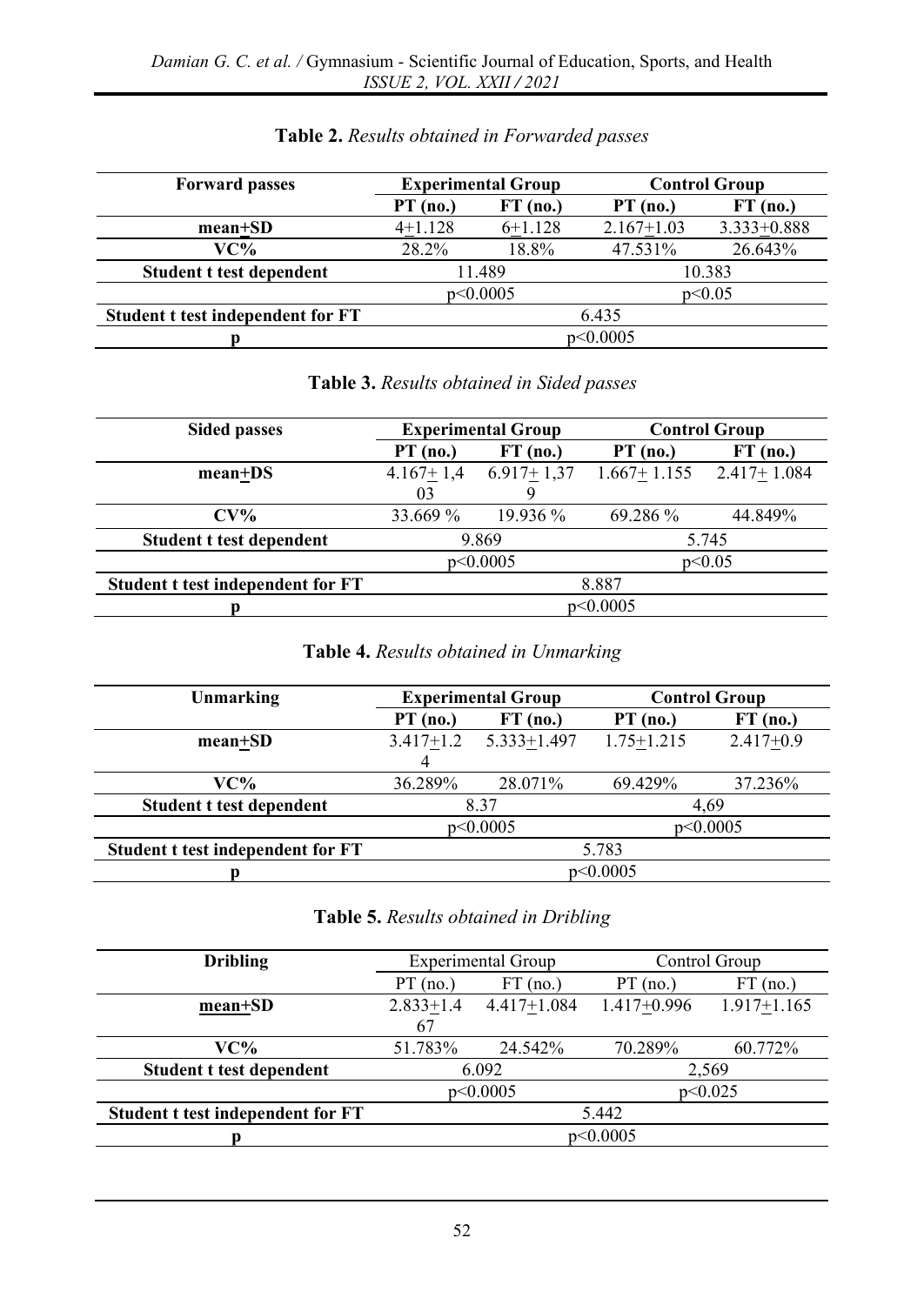| Scored goals                      | <b>Experimental Group</b> |                   | Control Group   |               |
|-----------------------------------|---------------------------|-------------------|-----------------|---------------|
|                                   | $PT$ (no.)                | $FT$ (no.)        | $PT$ (no.)      | $FT$ (no.)    |
| $mean + SD$                       | $1.917 + 0.9$             | $3.083 \pm 1.165$ | $1.083 + 0.793$ | $1.5 + 0.522$ |
| VC%                               | 33.669%                   | 19.936%           | 73.223%         | 34.8%         |
| Student t test dependent          | 10.383                    |                   | 2.159           |               |
|                                   | p<0.0005<br>p > 0.05      |                   |                 |               |
| Student t test independent for FT | 4.296                     |                   |                 |               |
|                                   | p<0.0005                  |                   |                 |               |

### **Table 6.** *Results obtained in Scored* g*oals*

SD (standard definition); VC% (variability coeficient); p (Fisher statistical significance); PT (pretest); FT (final-test).

#### *Discussions*

Following data collection and statistical interpretation we notice for the experimental group, for foreword and sided passes an improvement with 2 passes, p <0.0005. Control group has an improvement too with only one passes from pre test to final test, p<0.05. Comparative analyses between groups, to final test, show us that experimental group progressed more than control group,  $p \leq 0.0005$ .

Statistical analyses for demarcation emphasise like anterior dates, in both situation, an increase of performances from pre test to final test. So experimental group has an improvement with about 2 situtions than control group with only one, p <0.0005. Comparative analyses between grups show that experimental group has an improvement better than control group,  $p \leq 0.0005$ .

For the dribling test it is find that the both groups evolve positively from the pretest to final test ( $p \le 0.0005$  for experimental group and  $p \le 0.025$  for control group) and for comparative analyses it is find that experimental group has a bigger improvement ( $p<0.0005$ ) than control group.

The test for shooting, in fact, evaluated the scored goals, so, the experimental group present a progress ( $p \le 0.0005$ ), comparative with control group where the parameters shows that it isn't any improvement  $(p>0.05)$ .

There are few studies among which we mention that of Platt et al., (2001) examined the type and the frequency of various skills during SSG - 3vs3, in young players. It was reported that when young players participated in three-a-side games they had more opportunities to perform skills such as dribbling, passing and shooting compared with participation in five-a-side games. This suggests that different small-sided game conditions may show different responses and, therefore, they may be used for a different purpose as part of soccer training.

Clemente et al., (2012) find that the number of players can modify technical requirements of each player. In fact, fewer players can provide an increase of the player's intervention on match, reducing the variability of the possibilities of passes. Contrarily, the more number of players may provide another tactical definition to the game.

Pulling, Twitchen & Pettefer, (2016) in their study to prepubescent soccer players (12.1  $\pm$  0.5 years) find significant associations ( $p$  < 0.05) between the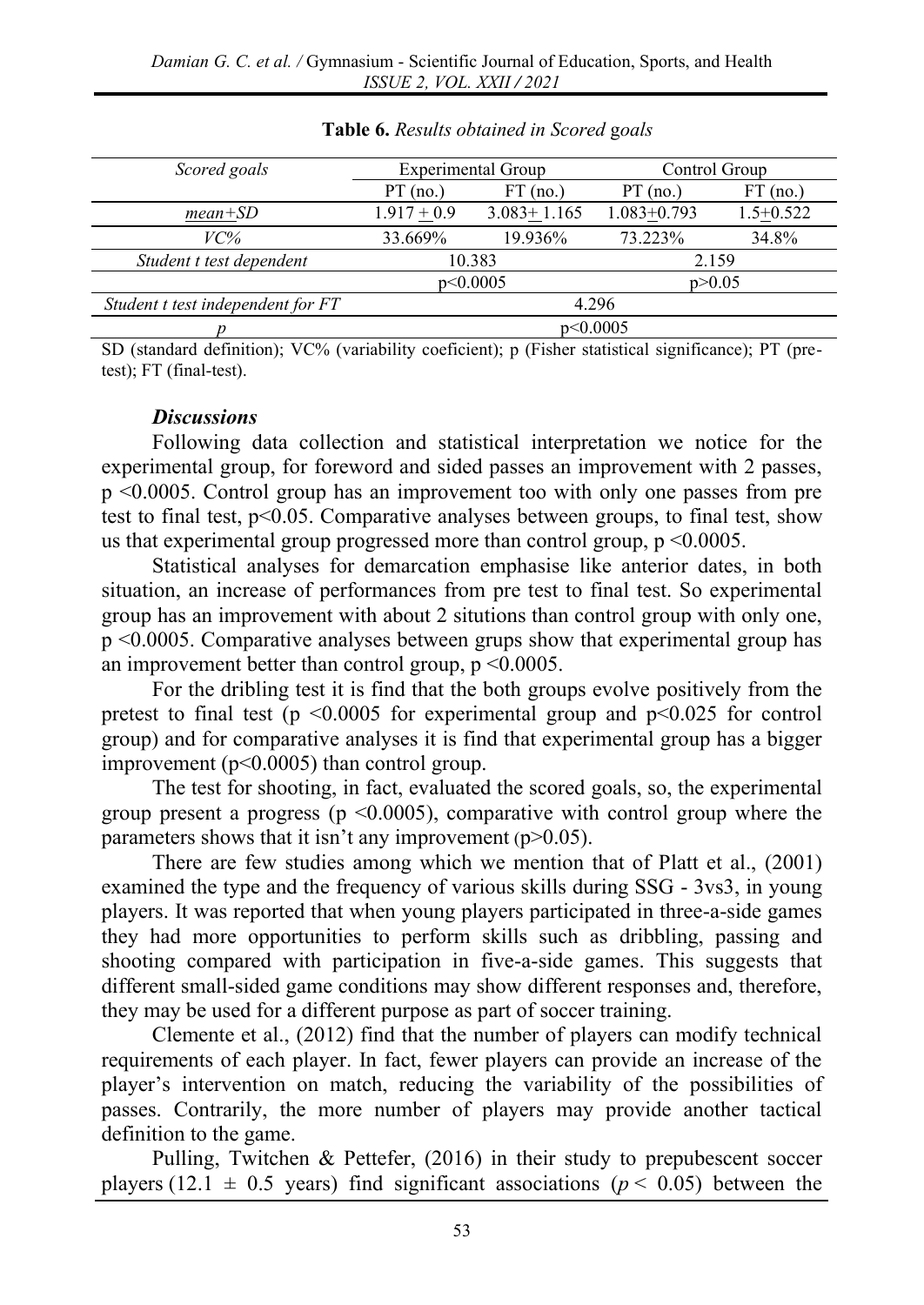different SSG formats and the frequency of turns, dribbles, shots, goals and overlaps performed. For example, players performed more turns in small-sided game format two and more shots during small-sided game format 4vs4. It is suggested coaches should consider using a variation of the number and positioning of goal-posts in SSG as an effective training tool in the development of soccer players.

# **4. Conclusions**

These results may increase the knowledges about the effect of the SSGs-3vs3-4 soccer gates, on technical abilities in amateur football players.

It was demonstrated that the  $SSG - pitch 20/15m$ , 3vs3 at 4 soccer gates, improve for experimental group the technical abilities, like passes, unmarking, dribbling and scored goals.

Using the results of this study, coaches may be able to predict some players' responses in the specific training context and they can do a good planning that takes into account training periods.

# **References**

- 1. BALSOM, P., LINDHOLM, T., NILSSON, J., & EKBLOM, B. (1999) *Precision Football. Kempele*, Finland: Polar Electro Oy.
- 2. BANGSBO, J. & MICHALSIK, L.B. (2002). Assessment of the physiological capacity of elite soccer players. In: *Spinks W, Reilly T, Murphy A, eds. Science and Football IV.* London: Routledge, 53– 62.
- 3. CAPRANICA, L., TESSITORE, A., GUIDETTI, L., & FIGURA, F. (2001). Heart rate and match analysis in pre-pubescent soccer players*. Journal of Sports Sciences* 19, 379-384.
- 4. CLEMENTE, F., COUCEIRO, M.S., MARTINS, F.M.L., & MENDES, R. (2012). The usefulness of small-sided games on soccer training, *Journal of Physical Education and Sport,* 12(1), Art 15, pp 93 - 102.
- 5. DELLAL, A., LAGO-PENAS, C., DEL, P. WONG, & CHAMARI, K. (2011) Effect of the Number of Ball Contacts Within Bouts of 4 vs. 4 Small-Sided Soccer Games, *International Journal of Sports Physiology and Performance*, 6, 322-333.
- 6. DUFOUR, W. (1993). Computer assisted scouting in soccer. In: *Science and football II*. Eds: Reilly, T., Clarys, J. and Stibble, A. London: E & FN Spon. 160-166.
- 7. HALOUANI, J., CHTOUROU, H., GABBETT, T., CHAOUACHI, A. & CHAMARI, K., (2014). Small-sided games in team sports training: A Brief Review *Journal of Strength and Conditioning Research*, 28(12).
- 8. HILL-HASS, S., DAWSON, B., IMPELLIZZERI, F., & COUTTS, A. (2011). Physiology of Small-Sided Games Training in Football. *Sports medicine* (Auckland, N.Z.). 41, 199-220. DOI 10.2165/11539740- 000000000-00000.
- 9. KATIS, A. & KELLIS, E. (2009). Effect of small-sided games on physical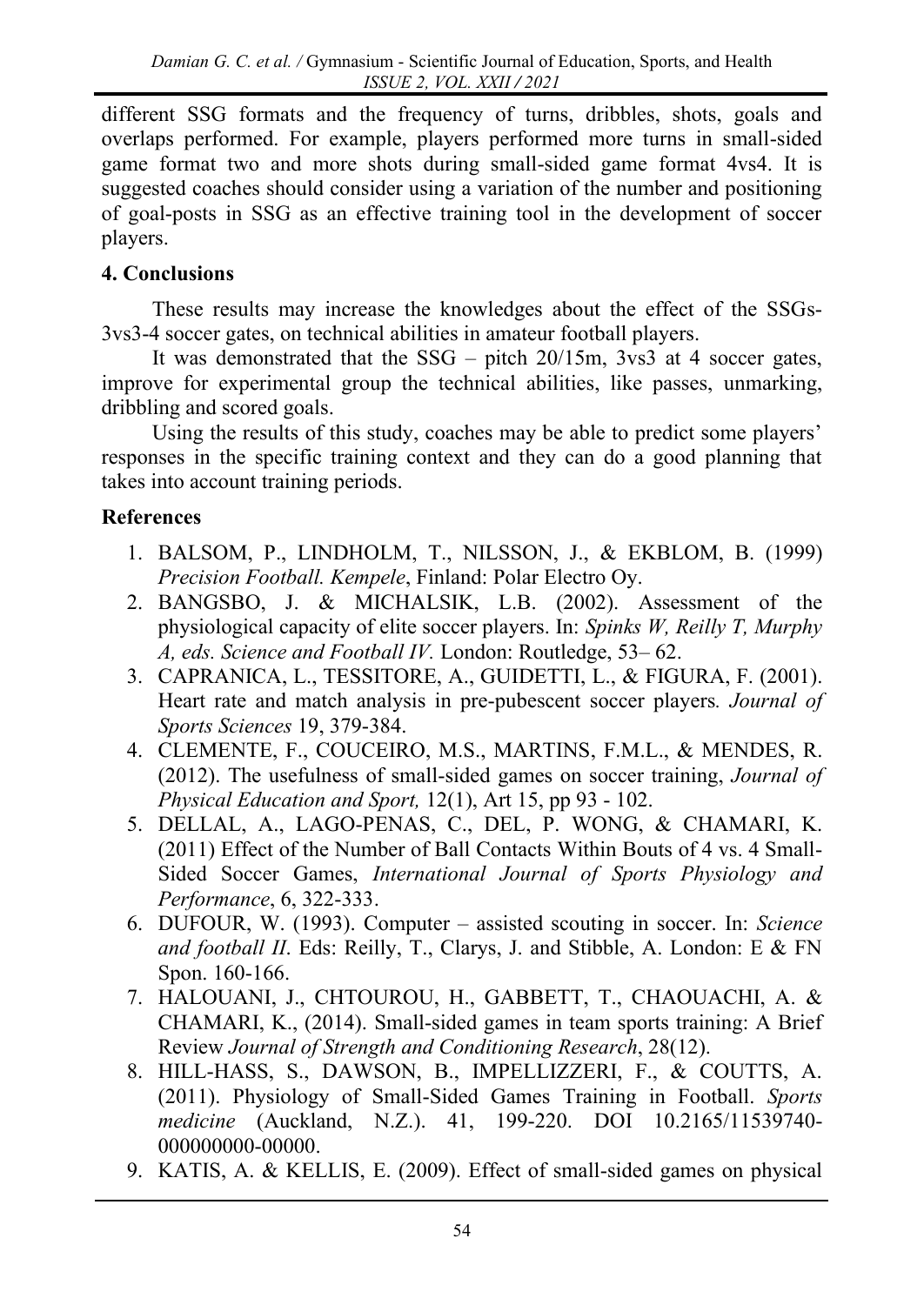conditioning and performance in young soccer players, *Journal of Sports Science and Medicine* (2009) 8, 374-380.

- 10. KUBAYI, A. & PHIL, D. (2019). Evaluation of match-running distances covered by soccer players during the UEFA EURO 2016, *Afr J Sports Med* 2019;31:1-4. DOI: 10.17159/2078516X/2019/v31i1a6127.
- 11. PLATT, D., MAXWELL, A., HORN, R., WILLIAMS, M. & REILLY, T. (2001) Physiological and technical analysis of 3 v 3 and 5 v 5 youth football matches. Insight: *The FA Coaches Association Journal 4,* 23-24.
- 12. PULLING, C., TWITCHEN, A., & PETTEFER, C. (2016). Goal Format in Small-Sided Soccer Games: Technical Actions and Offensive Scenarios of Prepubescent Players *Sports, 4*(4), 53; [DOI.org/10.3390/sports4040053.](https://doi.org/10.3390/sports4040053)
- 13. SARMENTO, H., CLEMENTE, F.M., HARPERD, L.D., TEOLDO DA COSTA, I., OWEN, A., & FIGUEIRDO, A.J. (2018). Small sided games in soccer – a systematic review, *International Journal of Performance Analysis in Sport* [https://Doi.Org/10.1080/24748668.2018.1517288.](https://doi.org/10.1080/24748668.2018.1517288)
- 14. WALLACE, J., & NORTON, K. (2013). Evolution of World Cup soccer final games 1966-2010: Game structure, speed and play patterns. *Journal of science and medicine in sport / Sports Medicine Australia.* 17. DOI.10.1016/j.jsams.2013.03.016.

# **Influența jocurilor pe teren redus - 3vs3 în dezvoltarea abilităților în fotbal**

Damian George Cosmin <sup>1</sup> Omeag Bogdan <sup>2</sup> Damian Mirela <sup>3</sup> Istrate Cristina Alecsandra <sup>4</sup> *1,2,3,4Universitatea Ovidius din Constanta, Str.Cpt.Av.Al. Şerbănescu, nr. 1,900470, Romania*

**Keywords:** *fotbal, jocuri pe teren redus - 3vs3, abilități tehnice.*

## **Abstract**

Scopul acestei cercetări este să demonstreze importanța și influența jocurilor pe teren redus (SSGs) 3vs3 pentru îmbunătățirea diferitelor abilități tehnice în jocul de fotbal. Cercetarea s-a desfășurat pe durata a 12 săptămâni, 36 antrenamente cu câte 30 minute/sesiunea pe un grup de 24 tineri jucători de fotbal (vârstă=8.6±0.2 ani) împărțiți în grupa experiment și grupa control. Grupei experiment i s-a aplicat un program de joc pe teren redus 3vs3 cu 4 porți mici de fotbal, iar grupei control nu i s-a urmarit programul standard de antrenament. Evaluarea a constat în numărarea golurilor marcate, a demarcării, paselor și driblingului prin înregistrarea video testării inițiale si finale. Programul apicat grupei experiment și-a demonstrat eficiența, toate abilitățile tehnice fiind îmbunătățite.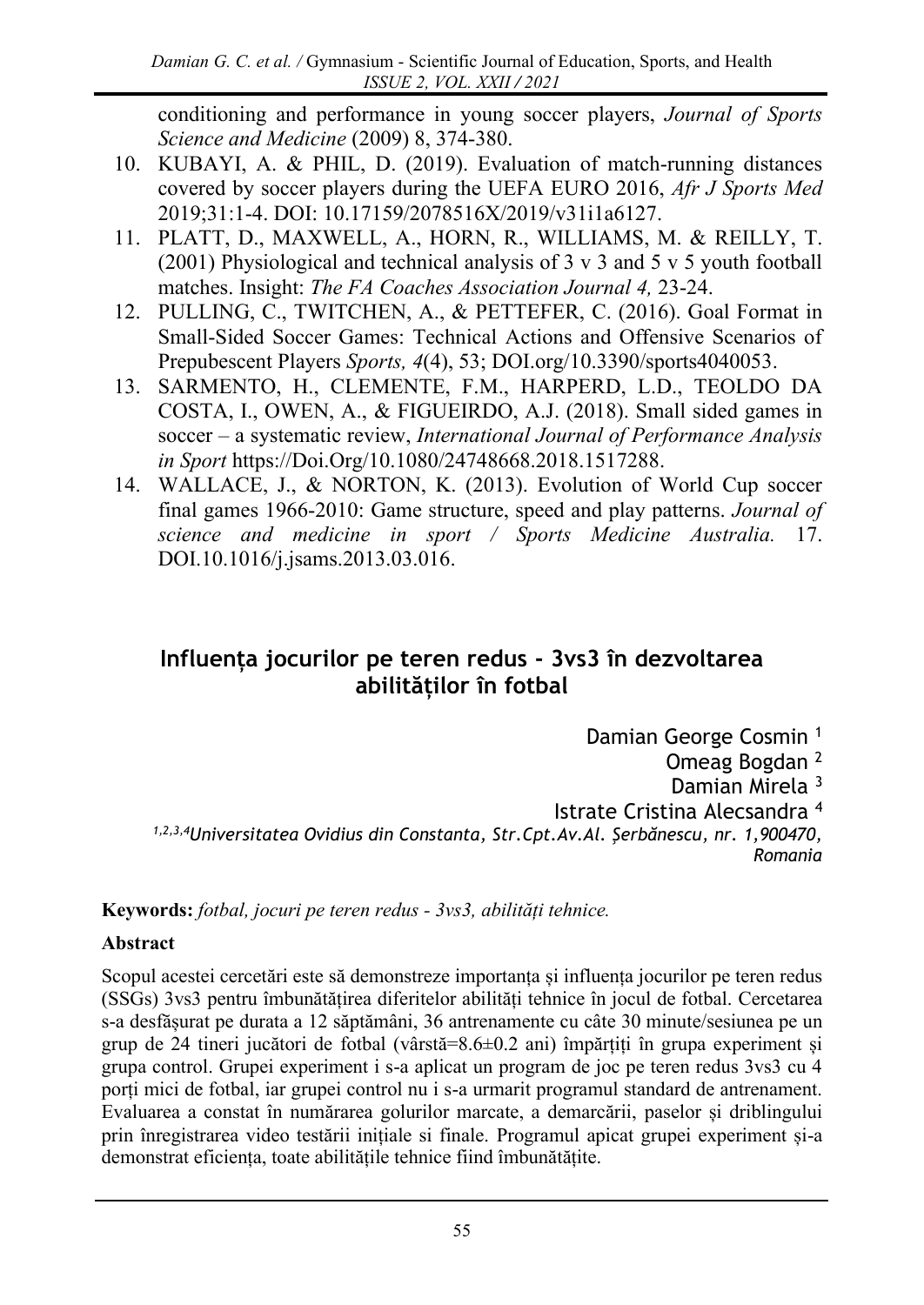## **1. Introduction**

Fotbalul este cel mai popular sport din lume jucat pe toate continentele. Popularitatea sa coincide cu nevoia de cercetare a analizei performanței meciurilor în fotbal (Kubayi & Phil, 2019) și de orientare a antrenorilor spre utilizarea în antrenament de noi metode și mijloace.

Specialiștii în fotbal sunt interesați să dezvolte noi modalități de antrenament pentru a îmbunătăți jocul, abilitățile jucătorilor de fotbal și, în sfârșit, să câștige în cele mai mari competiții.

Potrivit lui Bangsbo and Michalsik (2002) jucătorii de fotbal parcurg în general o distanță totală cuprinsă între 9 și 14 km în timpul unui meci, o mare parte a jocului fiind jucat la o intensitate scăzută, cum ar fi statul în picioare, mersul pe jos și joggingul. Analiza meciului de fotbal arată că jucătorii sunt în posesia mingii doar pentru 2% din durata jocului, (Dufour, 1993) în partea rămasă, jucătorii aleargând fără minge, pe baza strategiei tactice a echipei. Dellal et al., (2011) în studiul lor asupra jocului pe teren redus 4vs4, afirmă că jucătorii trebuie să parcurgă o distanță totală considerată sprint (viteză > 24,1 km∙h–1) cuprinsă între 193,6 m și 278,2 m, în timp ce distanța totală parcursă în alergare de mare intensitate (HIR, viteză: 21–24 km∙ h–1) variază de la 226,1 m până la 334,0 m în funcție de pozițiile de joc la nivel înalt. Jucătorii ar trebui să prezinte capacitatea de a repeta acțiuni de mare intensitate și de a efectua mai mult de 700 de ture și 30-40 de atacuri/abordări și sărituri.

Fotbalul ca sport competitiv la nivel profesional a evoluat considerabil în ultimii 20 de ani, mai ales ca urmare a frecvenței crescute a acțiunilor de atac în limitele exterioare ale terenului (aripi) (Barreira, 2013), și a vitezei crescute a jocului, evidențiată de o creștere cu 15% și, respectiv, 35% a vitezei mingii și a ratei de pasare a acesteia constată (Wallace & Norton, 2014; Sarmento et al., 2018). Succesul strategiei echipei depinde de capacitatea jucătorilor de a coopera într-o anumită zonă a terenului cu colegii lor. Prin urmare, exercițiile de antrenament specifice fotbalului includ de obicei condiții de joc jucate cu un număr mai mic de jucători în dimensiuni mai mici ale terenului. Aceste exerciții specifice sunt cunoscute sub denumirea de jocuri pe teren redus (Rampinini et al., 2007, citat de Katis and Kellis, 2009).

Jocurile pe teren redus (SSGs) sunt dintre cele mai frecvente exerciții utilizate de antrenori pentru antrenamentele de fotbal (Halouani et al., 2014). Același autor l-a citat pe Balsom (1999) care a afirmat că în trecut SSG erau folosite în principal pentru a îmbunătăți interacțiunea dintre jucători și pentru a dezvolta abilități tehnice și tactice, acestea fiind acum utilizate de multe echipe de amatori și profesioniști că instrument eficient pentru antrenamentul aerob. Jocurile pe teren redus permit mai mult timp petrecut gestionând mingea în condiții asemănătoare jocului, comparativ cu antrenamentul generic. Hill-Hass et al., (2011) spun că jocurile pe teren redus sunt mai puțin structurate față de metodele tradițională de antrenament, însă reprezintă o metodă foarte populară de antrenament pentru jucătorii de diferite niveluri.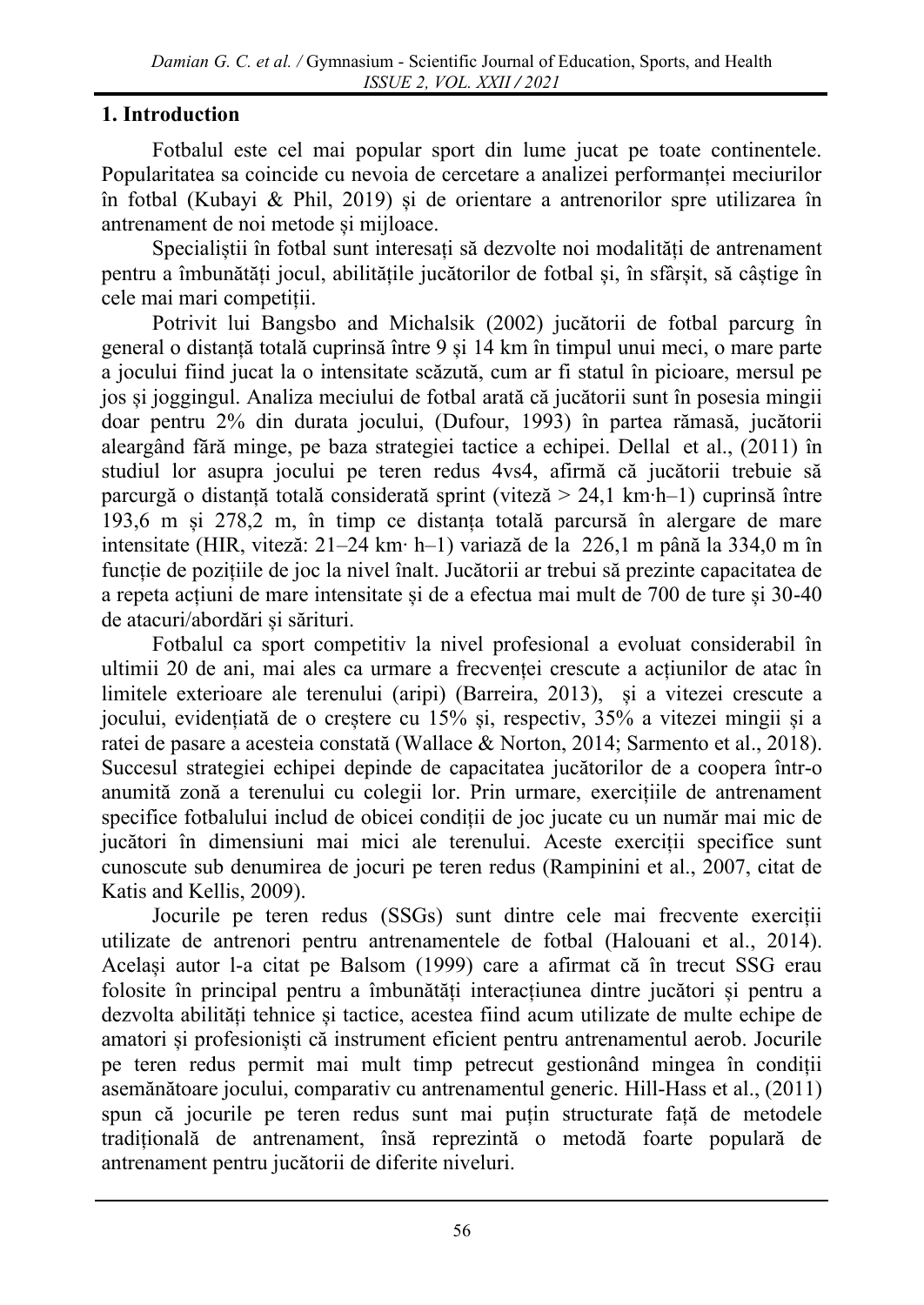Jocurile pe teren redus sunt foarte populare nu numai la fotbaliștii adulți dar și la tinerii jucători, unde utilizarea acestora începe de la o vârstă fragedă. Datorită terenului mai mic și cu cât numărul de participanți este mai mic în timpul SSGs, fiecare jucător intră în contact cu mingea și se ocupă cu situații comune de joc mai des (Capranica et al., 2001). Aceste situații necesită bune abilități tehnice: pasarea, driblingul și lovitura cu piciorul și abilități tehnice precum alergarea fără minge, demarcarea și cooperarea cu ceilalți jucători (Katis & Kellis, 2009).

# **2. Material și metode**

Scopul acestei cercetari este de a demonstra importanța si influența jocurilor pe teren redus 3vs3 pentru îmbunătățirea paselor (pasă spre înainte, pasă laterală), a driblingului, a demarcării și a șutării la poartă (a golurilor), în jocul de fotbal.

## *Ipoteze*

Presupunem că prin introducerea în procesul de antrenament al tinerilor jucători de fotbal cu vârstă între 8-9 ani, a jocului pe teren redus, cu patru porți și un număr redus de jucători, 3vs3, va influența în mod pozitiv abilitățile tehnice (pase spre înainte, pase laterale, dribling, demarcare și goluri).

# *Subiecții*

Douăzeci și patru de jucători de fotbal (vârsta= 8.6±0.2 ani) au participat la acest studiu. Aceștia au fost împărțiți în două grupe în funcție de echipa de proveniență. Din grupa experiment (n=12) au făcut parte cei de la Academia de fotbal Gheorghe Hagi și în grupa control (n=12) cei de la Clubul Athletic Constanța.

Atât subiecții, părinții și clubul sportiv au fost informați și și-au dat consimțământul în scris în vederea realizării acestui experiment științific.

# *Procedura*

Grupul experiment (n=12) s-a antrenat după programul standard cu adăugarea variabilei experimentale: SSGs - 3vs3 la patru porți, sub diferite forme (exerciții pentru posesie, includerea unui număr limitat de atingeri, finalizare, procedee tehnice de conducere, dribling, lovire a mingii).

Grupa control s-a antrenat după programul standard fără a introduce și variabila experimentală (încălzire cu mingea, exerciții tehnice, joc de fotbal la final)

Testarea inițială a avut loc la începutul lunii noiembrie, iar testarea finală în ultimul atrenament din luna februarie. Antrenamentele au avut loc la aceeași oră.

# *Metode*

Cercetarea experimentală a avut loc în locațiile proprii, timp de trei luni, douăsprezece săptămâni, cu 3 antrenamente pe săptămână, totalizând 36 antrenamente. Fiecare antrenament a avut durata de 80 minute, cercetării alocanduse 30 minute, cuantificate într-un total de 18 ore.

Programul a cuprins jocuri pe teren redus 3vs3, însemnând că atât grupul experiment cât și cel de control au fost împărțite fiecare în patru echipe ( A, B, C și D) cu câte 3 jucatori. Dimensiunea terenului folosit a fost de 30/15 metri, fiecare lungime având câte două porți, patru în total. Fiecare joc a durat 5 minute și fiecare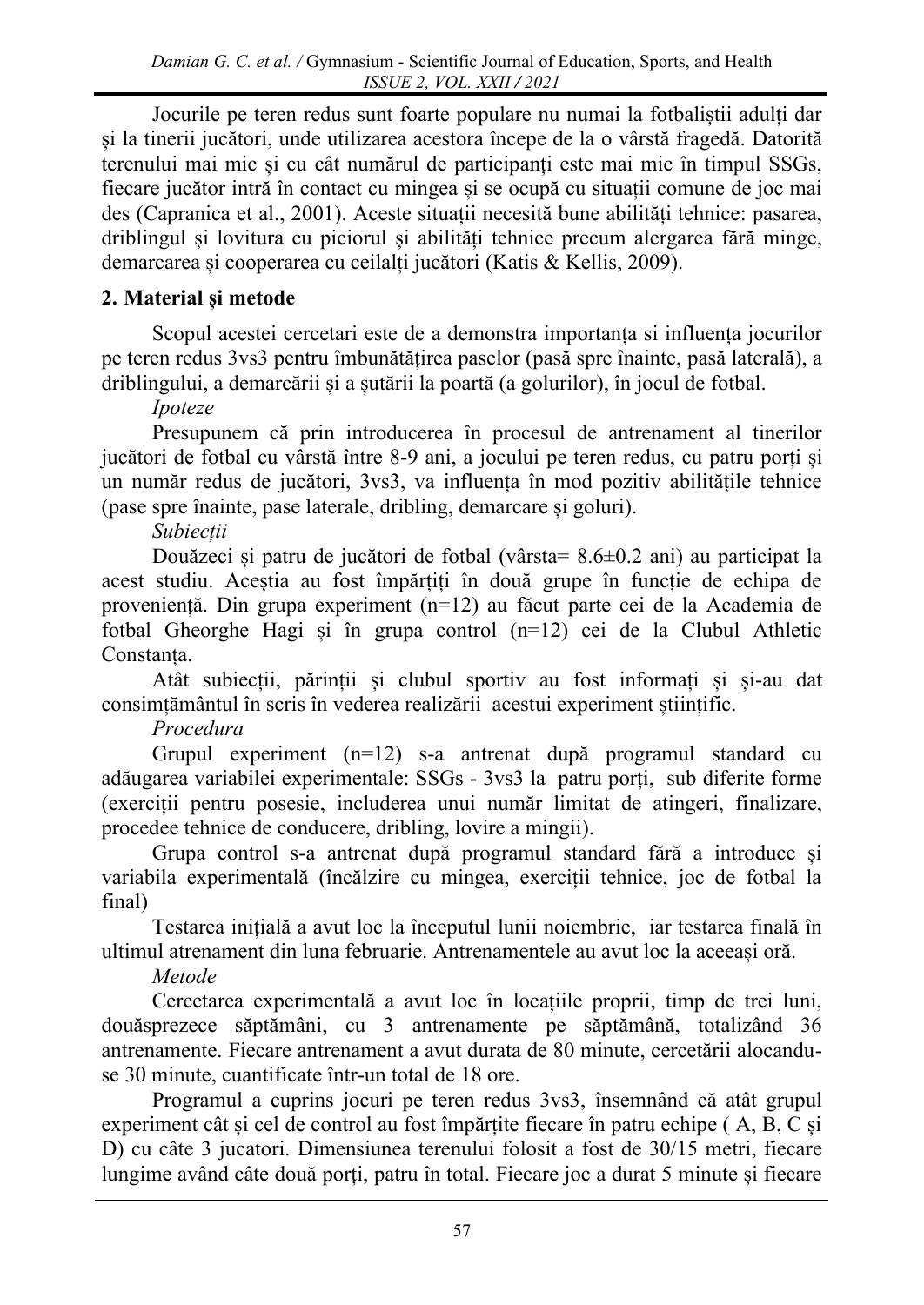echipă a jucat câte trei jocuri în fiecare antrenament, apărând la două porți și atacând la celelalte două.

| Jocul I             | Jocul II            | Jocul III           |
|---------------------|---------------------|---------------------|
| Echipa A - Echipa B | Echipa C - Echipa D | Echipa A - Echipa C |
| $Jocul$ IV          | JoculV              | Jocul VI            |
| Echipa B - Echipa D | Echipa A - Echipa D | Echipa B - Echipa C |

**Tabel 1.** *Programul de jocuri*

Numărul acțiunilor tehnice din joc a fost examinat folosind înregistrările video. Fiecare antrenament atât din testarea inițială cât și din testarea finală au fost filmate utilizând camera foto/video Sony A7 mirrorless și dronă DJI Mavic Mini și s-au înregistrat cinci categorii tehnice: pase spre înainte, pase laterale, goluri, dribling, demarcare.

## **3. Rezultate și discuții**

Statisticile descriptive sunt reprezentate ca medie și *deviație standard* (media + D**S**) și coeficient de variabilitate (*CV*%). A fost efectuat un test t *Student* unilateral și pereche pentru a determina diferențele pre-test și post-*test la testele tehnice***,** SSG**s -** *3vs3.*

| Pase spre înainte                      | Grupa experiment   |            |                | <b>Grupa Control</b> |
|----------------------------------------|--------------------|------------|----------------|----------------------|
|                                        | $TI$ (no.)         | $TF$ (no.) | TI (no.)       | $TF$ (no.)           |
| <b>Medie+DS</b>                        | $4+1.128$          | $6+1.128$  | $2.167 + 1.03$ | $3.333 + 0.888$      |
| $CV\%$                                 | 28.2%              | 18.8%      | 47.531%        | 26.643%              |
| <b>Testul T student dependent</b>      |                    | 11,489     |                | 10,383               |
|                                        | p<0.0005<br>p<0.05 |            |                |                      |
| <b>Testul T student independent TF</b> | 6,435              |            |                |                      |
|                                        | p<0.0005           |            |                |                      |

**Table 2.** *Rezultatele obținute la Pase spre înainte*

**Table 3.** *Rezultatele obținute la Pase spre lateral*

| Pase laterale                          |                    | Grupa experiment | Grupa Control |               |
|----------------------------------------|--------------------|------------------|---------------|---------------|
|                                        | $TI$ (no.)         | $TF$ (no.)       | $TI$ (no.)    | $TF$ (no.)    |
| <b>Medie+DS</b>                        | $4,167+1,403$      | $6,917+1,379$    | $1,667+1,155$ | $2,417+1,084$ |
| $CV\%$                                 | 33,669 %           | 19,936 %         | 69,286 %      | 44,849%       |
| <b>Testul T student dependent</b>      | 9,869<br>5,745     |                  |               |               |
|                                        | p<0.0005<br>p<0.05 |                  |               |               |
| <b>Testul T student independent TF</b> | 8.887              |                  |               |               |
|                                        | p<0.0005           |                  |               |               |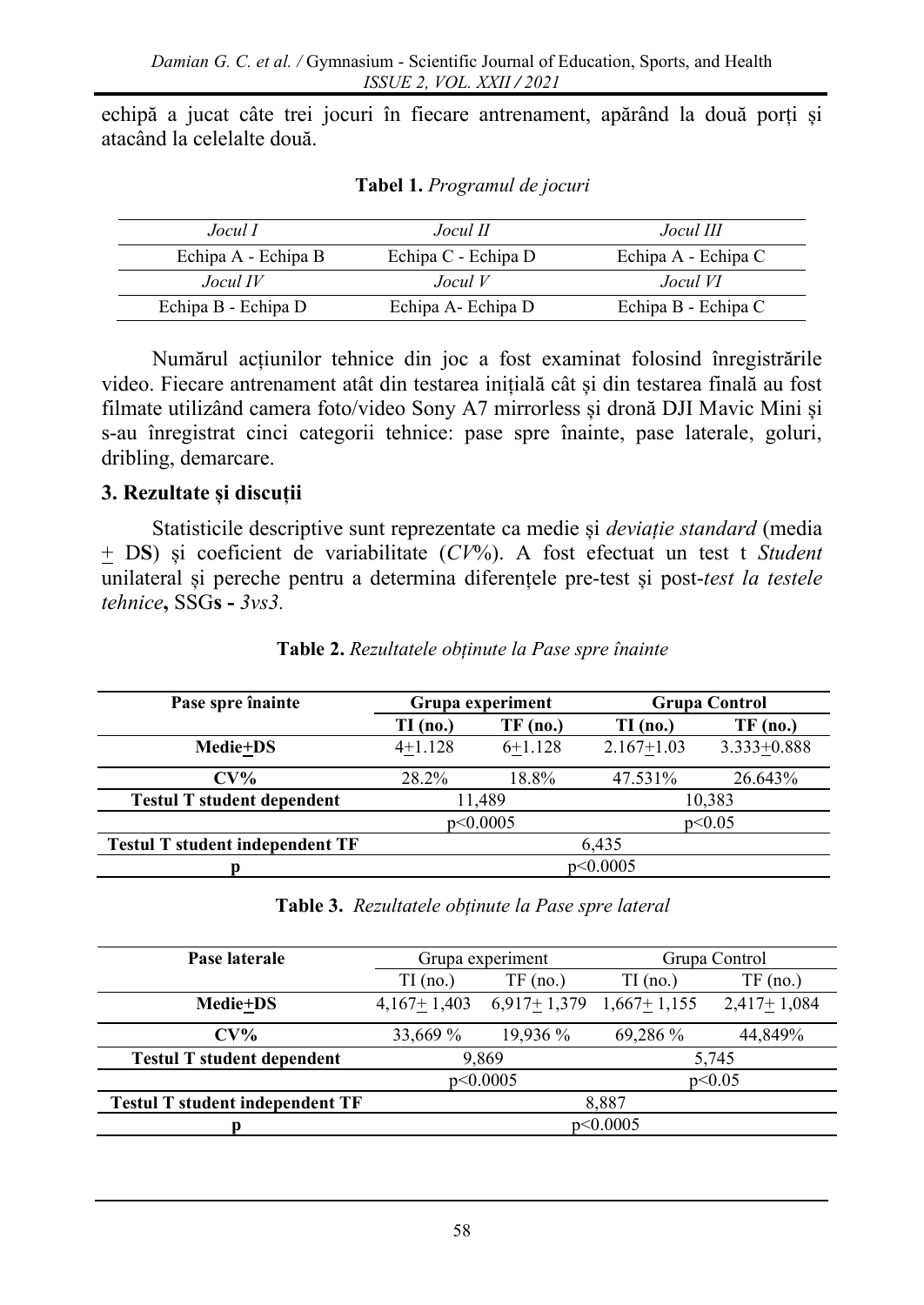| <b>Demarcare</b>                       | Grupa experiment     |               | Grupa Control    |             |
|----------------------------------------|----------------------|---------------|------------------|-------------|
|                                        | (no.)<br>TГ          | $TF$ (no.)    | TI (no.)         | $TF$ (no.)  |
| <b>Medie+DS</b>                        | $3,417+1,24$         | $5,333+1,497$ | $1,75 \pm 1,215$ | $2,417+0,9$ |
| $CV\%$                                 | 36,289%              | 28,071\%      | 69.429%          | 37,236%     |
| <b>Testul T student dependent</b>      | 4,69<br>8.37         |               |                  |             |
|                                        | p<0.0005<br>p<0.0005 |               |                  |             |
| <b>Testul T student independent TF</b> | 5,783                |               |                  |             |
|                                        | p<0.0005             |               |                  |             |

### **Table 4.** *Rezultatele obținute la Demarcare*

#### **Table 5.** *Rezultatele obținute la Dribling*

| <b>Dribling</b>                        | Grupa experiment       |               | Grupa Control |               |
|----------------------------------------|------------------------|---------------|---------------|---------------|
|                                        | $\overline{\Pi}$ (no.) | $TF$ (no.)    | $TI$ (no.)    | $TF$ (no.)    |
| <b>Medie+DS</b>                        | $2,833+1,467$          | $4,417+1,084$ | $1,417+0,996$ | $1,917+1,165$ |
| $CV\%$                                 | 51,783%                | 24.542%       | 70,289%       | 60,772%       |
| <b>Testul T student dependent</b>      | 6.092<br>2,569         |               |               |               |
|                                        | p<0.025<br>p<0.0005    |               |               |               |
| <b>Testul T student independent TF</b> | 5.442                  |               |               |               |
|                                        | p<0.0005               |               |               |               |

#### **Table 6.** *Rezultatele obținute la Goluri marcate*

| Goluri marcate                         |               |               | Grupa experiment |             | Grupa Control |  |
|----------------------------------------|---------------|---------------|------------------|-------------|---------------|--|
|                                        | TI (no.)      | $TF$ (no.)    | $TI$ (no.)       | $TF$ (no.)  |               |  |
| <b>Medie+DS</b>                        | $1,917 + 0,9$ | $3,083+1,165$ | $1,083+0,793$    | $1,5+0,522$ |               |  |
| $CV\%$                                 | 33,669%       | 19,936%       | 73,223%          | 34,8%       |               |  |
| <b>Testul T student dependent</b>      | 10,383        |               | 2,159            |             |               |  |
|                                        | p<0.0005      |               | p > 0.05         |             |               |  |
| <b>Testul T student independent TF</b> | 4.296         |               |                  |             |               |  |
|                                        | p<0.0005      |               |                  |             |               |  |

DS (deviație standard); CV% (coeficient de variabilitate); p (prag de semnificație Fisher); TI (testare inițială); TF (testare finală).

### *Discuții*

În urma colectării datelor și a prelucrării statistice observăm pentru grupul experimental, pentru pasele înainte și laterale o îmbunătățire cu 2 pase, p <0.0005. Grupa de control are de asemenea o îmbunătățire doar cu o pasă de la testarea inițială la testarea finală, p<0.05. Analiza comparative între grupe, la testarea finală, ne arată ca grupa experimentală a progresat maim ult de cât grupa de control,  $p \leq 0.0005$ .

Analizele statistice pentru demarcări subliniază ca la datele anterioare, în ambele situații, o creștere a performanțelor de la testarea inițială la testarea finală. Așa că, grupa experimentală are o îmbunătățire cu 2 situații față de grupa de control numai cu una, p <0.0005. Analiza comparativă între grupe arată că grupa